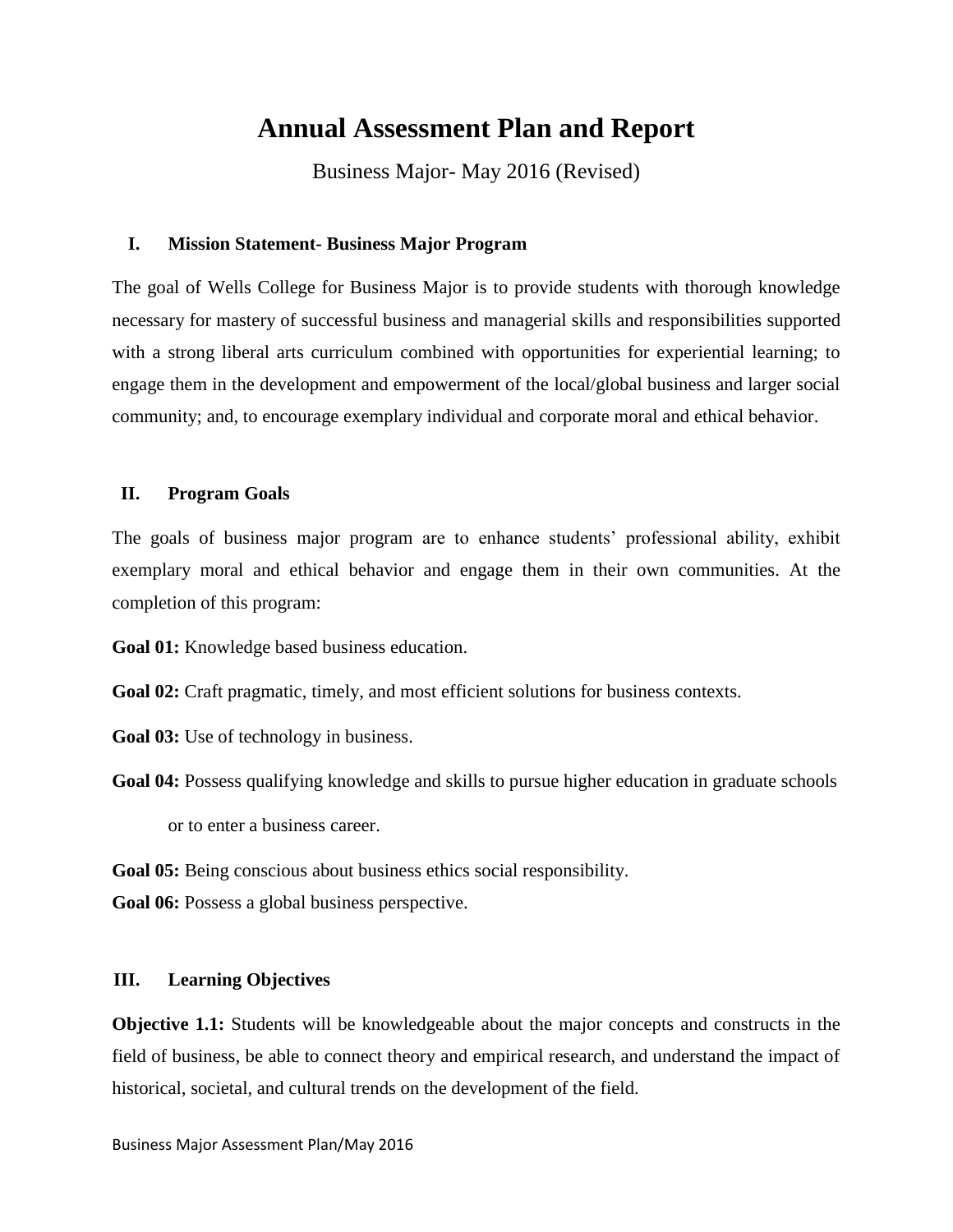**Objective 2.1:** Employers and industry professionals would be satisfied with the graduates' professional competence and performance.

**Objective 3.1:** Students will be able to synthesize information from various sources to defend an argument.

**Objective 4.1:** Graduates will be able to apply qualitative and quantitative research methods.

**Objective 5.1:** Graduates will be conscious about being ethical and socially responsible when making business decisions.

**Objective 6.1:** Graduates will apply global business perspectives to strategize local businesses.

#### **IV. Measurable Learning Outcomes**

**Outcome 1.1.1:** Students will demonstrate skills and abilities to set realistic personal and professional goals.

**Outcome 1.1.2:** Show proficiency in obtaining, organizing, analyzing and categorizing information to draw valid conclusions.

**Outcome 2.1.1:** Develop the skills to efficiently achieve organizational goals integrating the functional areas of business for economic opportunities.

**Outcome 2.1.2:** Demonstrate ability to make informed decisions, fulfill professional commitments and meet obligations of community (locally and globally).

**Outcome 3.1.1:** Develop clear, effective reading, writing and presentation skills, and use of technology to solve problems.

**Outcome 3.1.2:** Understand how to use the technology to make most efficient and timely decisions.

**Outcome 4.1.1:** Understand how to develop constructive and meaningful inputs for business discussions.

**Outcome 4.1.2:** Demonstrate the capacity of change within society and to take steps to modify those within capabilities through constructive discussions.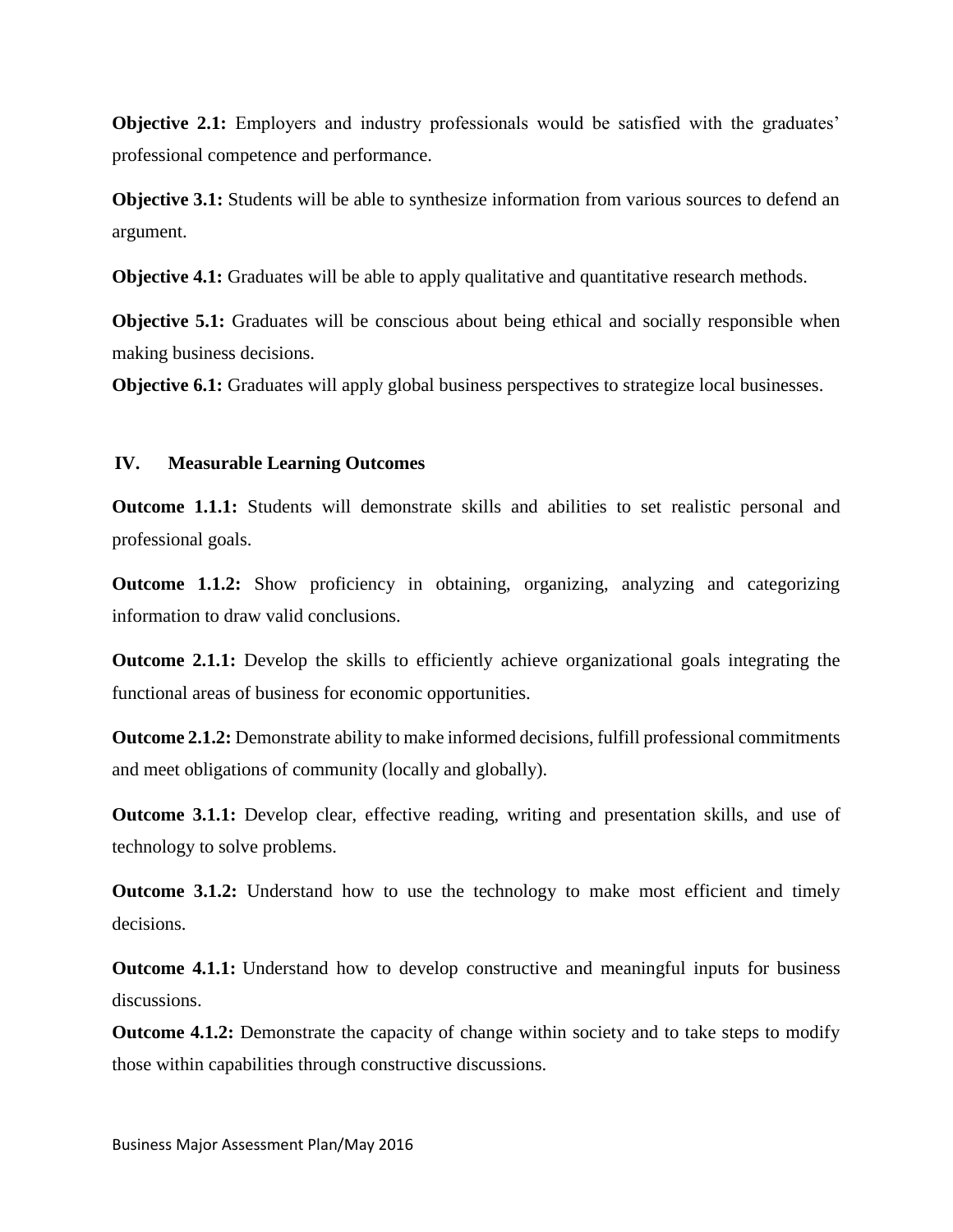**Outcome 5.1.1:** Perform an understanding of business ethics and social responsibility when making business decisions at all levels (corporate, business, and operational) in organizations.

**Outcome 5.1.2:** Apply the understanding of business ethics and social responsibility when making sustainable investments as entrepreneurs regardless of the size of the organization.

**Outcome 6.1.1:** To develop an understanding of the global business environment and its influence and impact on the local businesses.

**Outcome 6.1.2:** Demonstrate an ability to customize the local strategies in line with global business trends.

#### **V. Means of Assessment of Outcomes**

Faculty of the Business Major will meet every semester to review collected data and its analysis thus far to make recommendations. The findings of the survey will be shared with all major stakeholders of the college such as: adjunct faculty, the dean of the college, and EPC. The purpose of this review is to recommend changes for the various business course offerings. Any recommendation of changes to course content, scheduling, sequencing, prerequisites, delivery methods, faculty/staff assignments and advisements will follow a plan for implementation of the recommended changes.

The faculty, after reviewing the collected data and the processes used to collect it, may decide to alter the assessment plan. Changes may be made to any component of the plan, including the outcomes and assessment measures, or any other aspect of the plan. The changes will be approved by the faculty Business and Entrepreneurship major. The modified assessment plan will be shared with the EPC.

Major Field Tests (ETS) are used to measure student academic achievement and the educational outcomes of the business program. This test provides assessment of students' professional level in the business program, business field, and national comparative data. Tests are designed to measure knowledge of concepts and principles in the field of business, generally and more specifically the following:

- a) Measure students' academic achievement in a multidisciplinary subject matter representative of business education;
- b) Provide feedback to students regarding their level of achievement;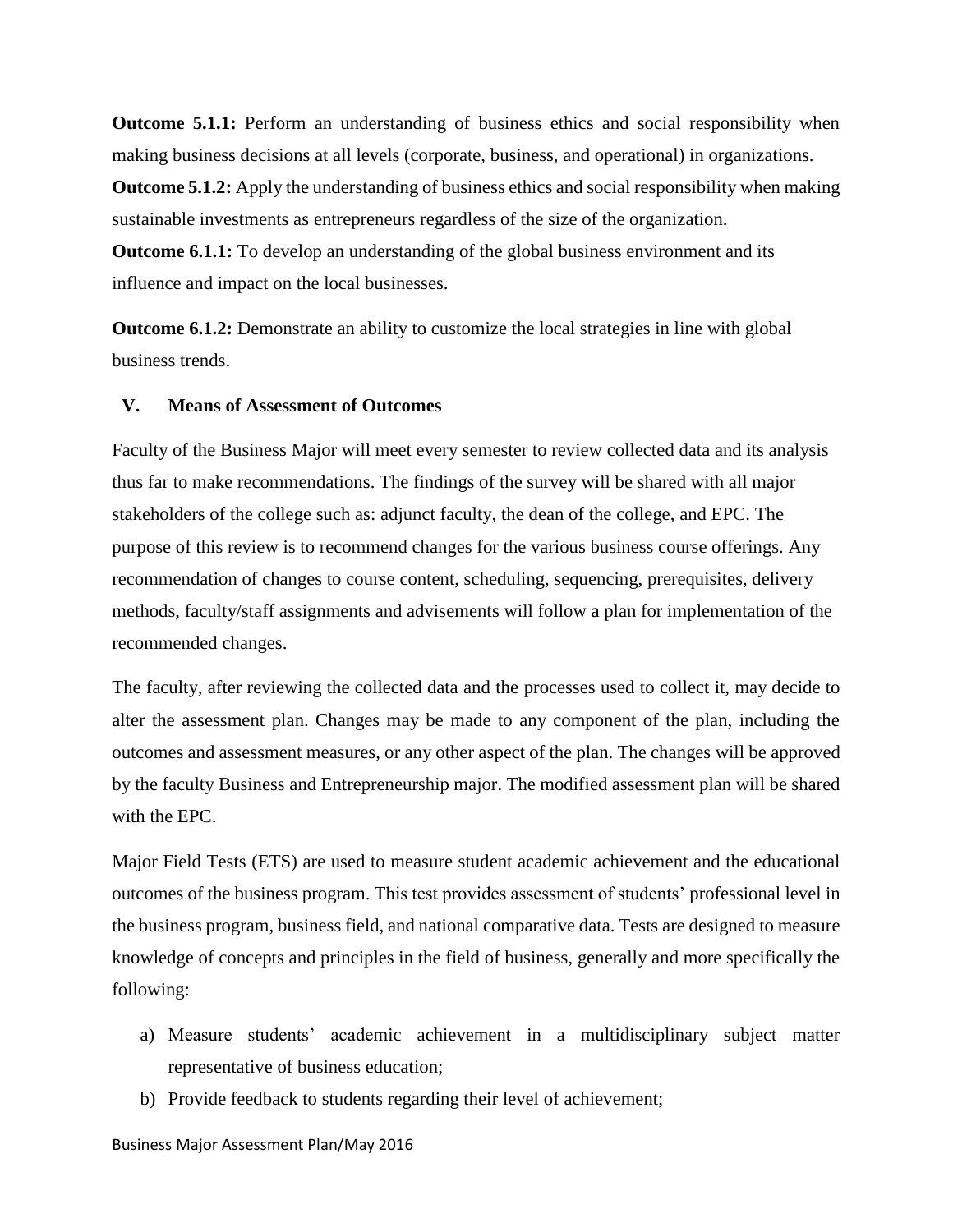- c) Provide information to faculties regarding achievement of their students;
- **d)** Provide information to facilitate development of program goals and accountability of business programs.

Assessment of the program outcomes is a vital aspect in managing overall efficiency of the assessment plan. The overall assessment is student centered, and therefore, assessment of the program outcomes will be conducted through various means as outlined below.

## **1. Senior Student Exit Survey**

An annual student survey will be administered with the senior students in spring semester of the year in realization of the need to evaluate the business program beyond the ongoing Semester Student Course Evaluation Program. The Feedback Survey would provide the initial outcomes assessment for the new initiative.

## **2. Student Evaluation of Course Instruction**

Every business student enrolled in a business course is invited to participate in the Student Evaluation of Course Instruction. This will be administered every semester using the existing form in class room setting.

# **3. Other Course Related Measurements**

There will be other course related parameters used to measure the effectiveness of overall business program outcomes as outlined below;

- a) Exams, quizzes, weekly assignments, projects which demonstrate integration of quantitative and qualitative, analytical and critical thinking.
- b) Term papers, essays, analysis papers, and position papers demonstrate scholarly knowledge and research capabilities.
- c) Class room presentations, discussions, debates, and case analysis demonstrate pragmatic application of key business theories and concepts in real world scenarios.
- d) Business internships demonstrate the ability to assess the theories grasped in class in relation to actual business practices.
- e) Senior Thesis Project: All senior business students conduct an independent project under the guidance of business faculty demonstrating quantitative and qualitative research skills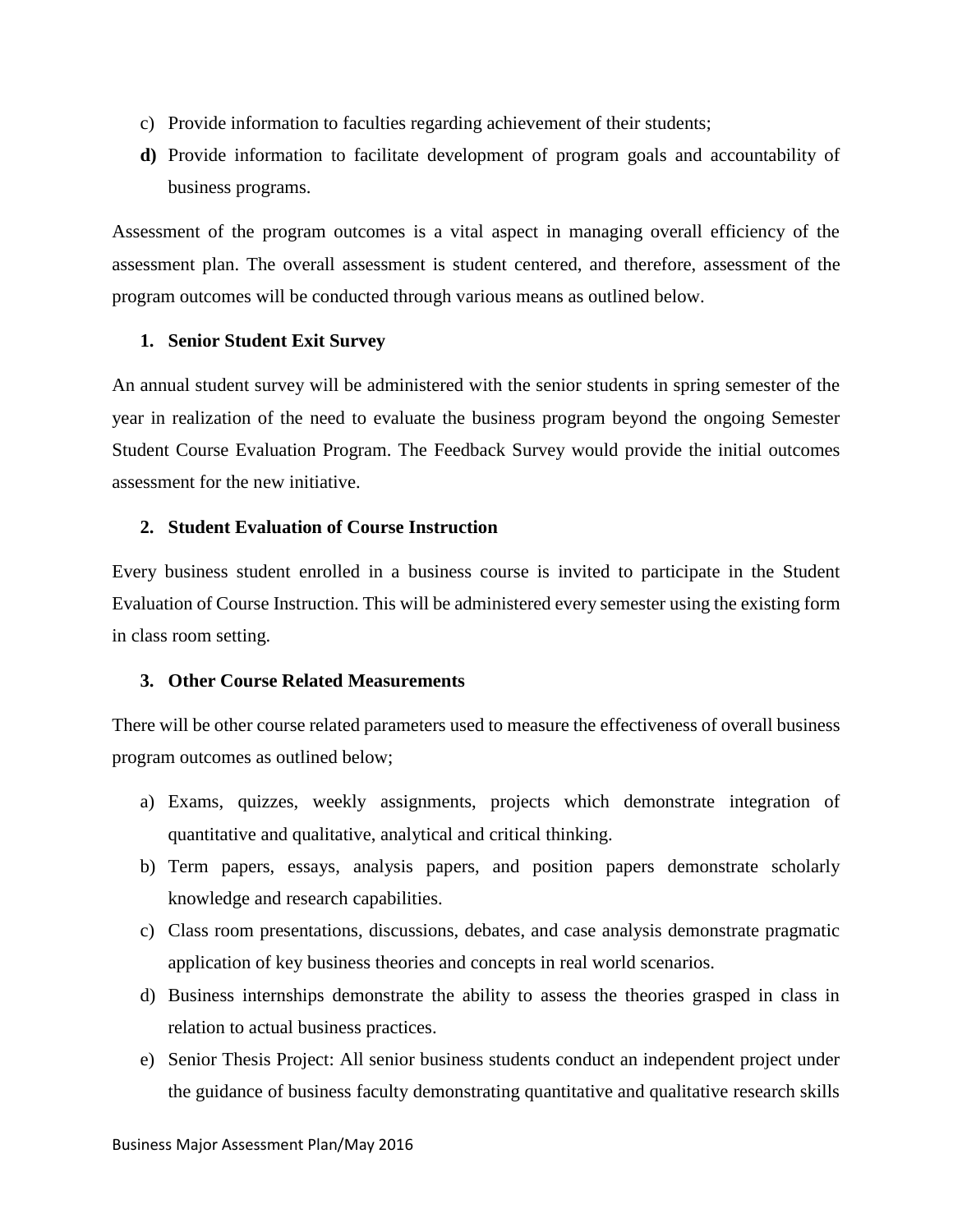either crafting an academic paper or pragmatic business project (marketing plan for a company, or investigation into a specific business area such as Customer Life Time Value).

# **4. Post Measurement**

Post measurement is also a critical exercise in maintaining the level of quality of the assessment outcomes. Therefore, Business Major will keep regular contact with the department of admissions, experiential leaning center, and alumni in order to feed information in order to map about the placements for graduate schools and employments.

| Goal           | Objective | Outcome | <b>Measurement</b> | <b>Measurement</b> | Data            | Course         |
|----------------|-----------|---------|--------------------|--------------------|-----------------|----------------|
|                |           |         |                    | <b>Tool</b>        | <b>Location</b> |                |
| $\mathbf{1}$   | 1.1       | 1.1.1   | Assignments,       | Rubrics,           | Faculty         | <b>Bus111</b>  |
|                |           |         | course projects,   | internal and       | folders and     | <b>Bus 201</b> |
|                |           |         | examinations, and  | external test      | government      | <b>Bus 202</b> |
|                |           |         | field tests        |                    | institutions    | <b>Bus 303</b> |
|                |           |         |                    |                    |                 | <b>Bus 310</b> |
|                |           |         |                    |                    |                 | <b>Bus 220</b> |
|                |           |         |                    |                    |                 | <b>Bus 253</b> |
|                |           |         |                    |                    |                 | <b>Bus 350</b> |
|                |           |         |                    |                    |                 | <b>Bus 360</b> |
|                |           | 1.1.2   | Assignments,       | Rubrics, tests,    | Faculty         | <b>Bus111</b>  |
|                |           |         | case studies,      | quizzes,           | folders and     | <b>Bus 201</b> |
|                |           |         | course projects,   | presentations,     | government      | <b>Bus 202</b> |
|                |           |         | examinations, and  | and                | institutions    | <b>Bus 213</b> |
|                |           |         | field tests        | internal/external  |                 | <b>Bus 214</b> |
|                |           |         |                    | tests              |                 | <b>Bus 303</b> |
|                |           |         |                    |                    |                 | <b>Bus 310</b> |
|                |           |         |                    |                    |                 | <b>Bus 220</b> |
|                |           |         |                    |                    |                 | <b>Bus 253</b> |
|                |           |         |                    |                    |                 | <b>Bus 350</b> |
|                |           |         |                    |                    |                 | <b>Bus 360</b> |
| $\overline{2}$ | 2.1       | 2.1.1   | Assignments,       | Rubrics, tests,    | Faculty         | <b>Bus 100</b> |
|                |           |         | course projects,   | quizzes, and       | folders         | <b>Bus 213</b> |
|                |           |         | examinations, and  | presentations      |                 | <b>Bus 201</b> |
|                |           |         | internships        |                    |                 | <b>Bus 202</b> |
|                |           |         |                    |                    |                 | <b>Bus 230</b> |
|                |           |         |                    |                    |                 | <b>Bus 305</b> |
|                |           |         |                    |                    |                 | <b>Bus 310</b> |
|                |           |         |                    |                    |                 | <b>Bus 302</b> |
|                |           |         |                    |                    |                 | <b>Bus 368</b> |
|                |           | 2.1.2   | Assignments,       | Rubrics, tests,    | Faculty         | <b>Bus 111</b> |
|                |           |         | course projects,   | internship         | folders and     | <b>Bus 201</b> |

**Table 1: Means of Assessment of Outcomes**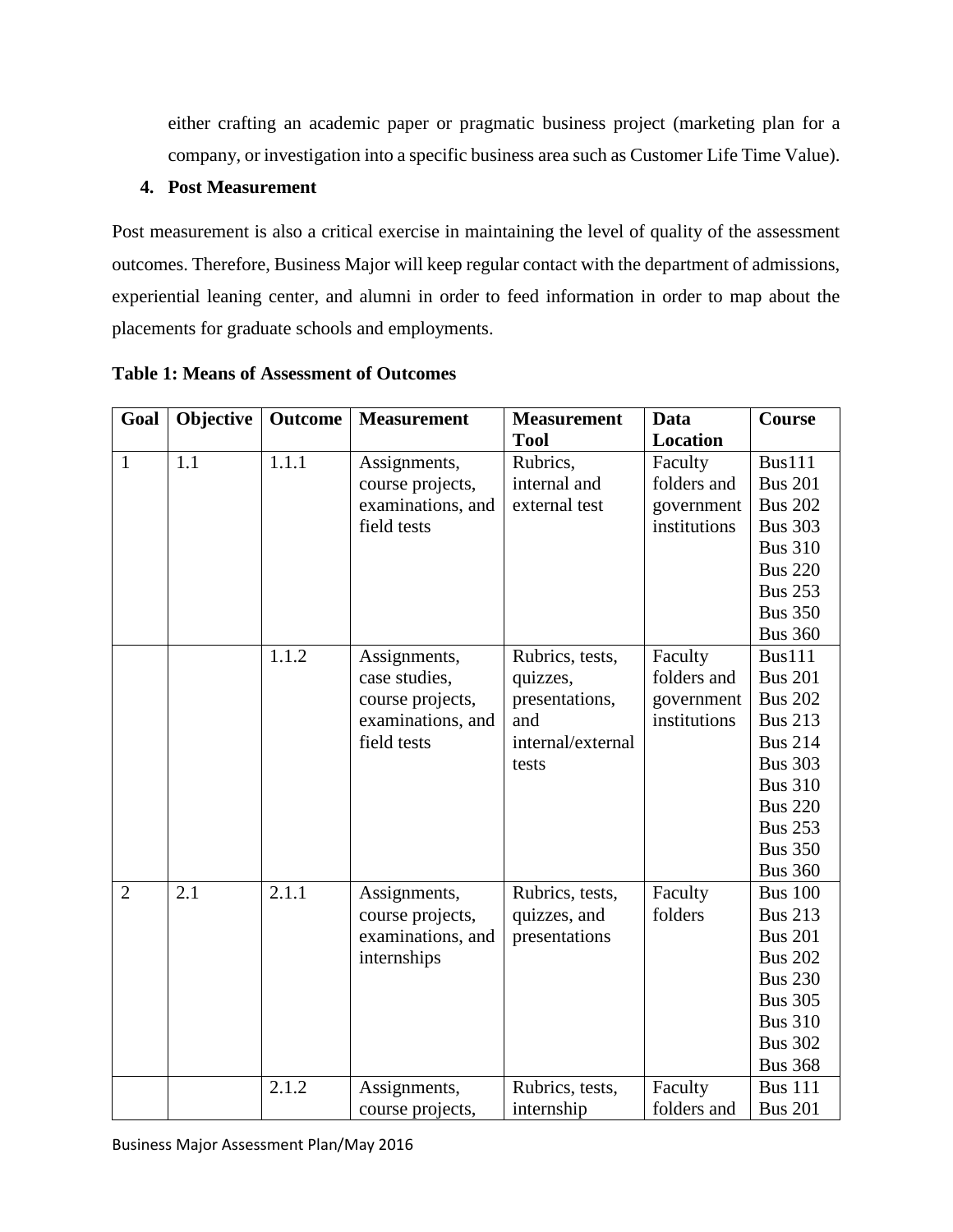|                |     |       | examinations, and<br>internships                     | report, and<br>presentations            | experiential<br>learning | <b>Bus 202</b><br><b>Bus 213</b><br><b>Bus 305</b><br><b>Bus 303</b><br><b>Bus 304</b><br><b>Bus 310</b><br><b>Bus 230</b><br><b>Bus</b><br>290/390<br><b>Bus 402</b>                              |
|----------------|-----|-------|------------------------------------------------------|-----------------------------------------|--------------------------|----------------------------------------------------------------------------------------------------------------------------------------------------------------------------------------------------|
| 3              | 3.1 | 3.1.1 | Assignments,<br>course projects,<br>and examinations | Rubrics, tests,<br>and<br>presentations | Faculty<br>folders       | <b>Bus 100</b><br><b>Bus 111</b><br><b>Bus 213</b><br><b>Bus 201</b><br><b>Bus 202</b><br><b>Bus 230</b><br><b>Bus 305</b><br><b>Bus 303</b><br><b>Bus 360</b><br><b>Bus 368</b><br><b>Bus 310</b> |
|                |     | 3.1.2 | Assignments and<br>course projects                   | Rubrics                                 | Faculty<br>folders       | <b>Bus 111</b><br><b>Bus 231</b><br><b>Bus 310</b><br><b>Bus 253</b><br><b>Bus 201</b><br><b>Bus 202</b><br><b>Bus 350</b><br><b>Bus 303</b><br><b>Bus 304</b><br><b>Bus 250</b><br><b>Bus 402</b> |
| $\overline{4}$ | 4.1 | 4.1.1 | Assignments,<br>course projects,<br>and case studies | Rubrics and<br>presentations            | Faculty<br>folders       | <b>Bus 111</b><br><b>Bus 214</b><br><b>Bus 201</b><br><b>Bus 250</b><br><b>Bus 303</b><br><b>Bus 304</b><br><b>Bus 310</b><br><b>Bus 350</b><br><b>Bus 360</b><br><b>Bus 368</b><br><b>Bus 402</b> |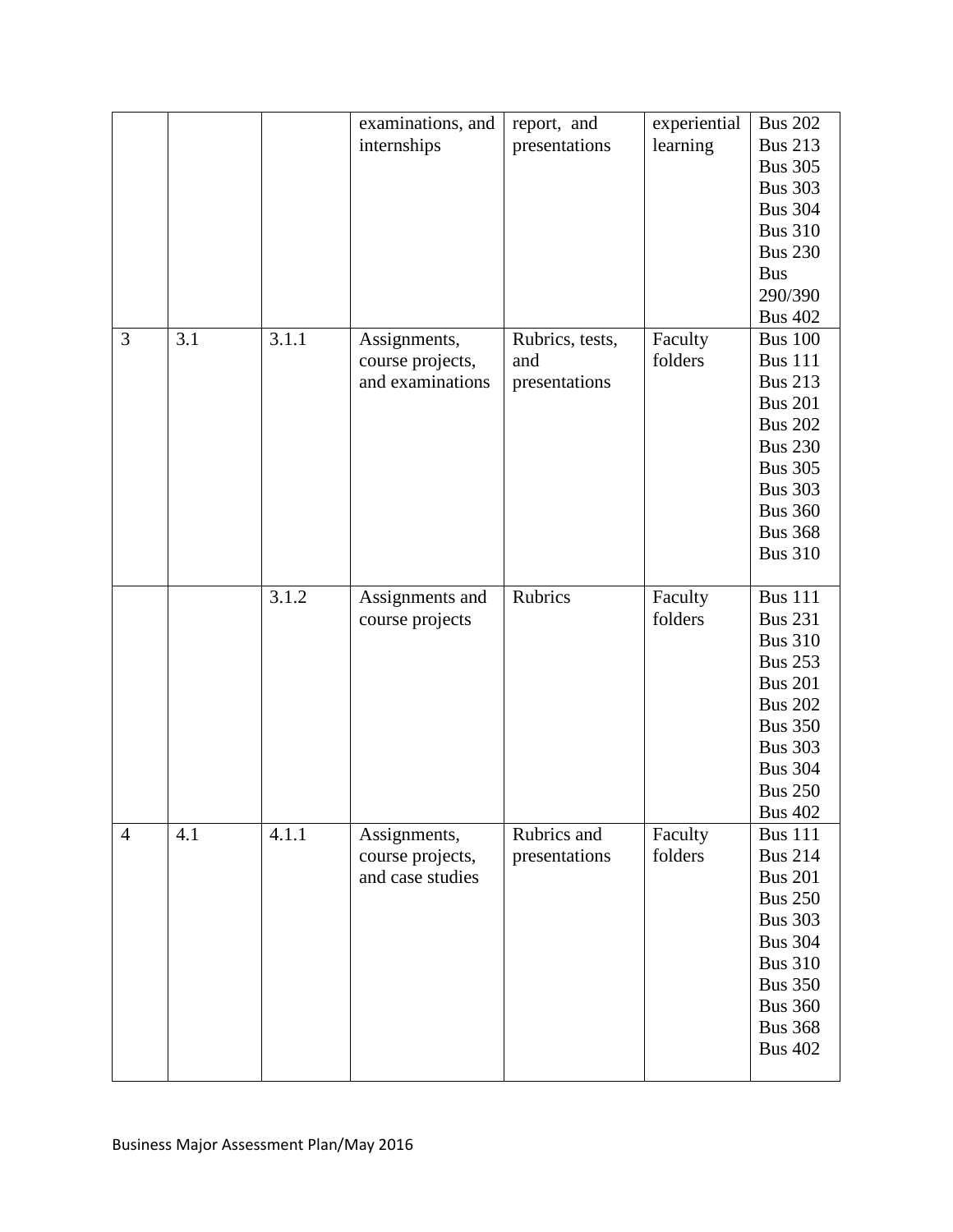|   |     | 4.1.2 | Assignments,      | Rubrics and | Faculty | <b>Bus 111</b> |
|---|-----|-------|-------------------|-------------|---------|----------------|
|   |     |       | course projects,  | tests       | folders | <b>Bus 214</b> |
|   |     |       | examinations, and |             |         | <b>Bus 201</b> |
|   |     |       | case studies      |             |         | <b>Bus 250</b> |
|   |     |       |                   |             |         | <b>Bus 253</b> |
|   |     |       |                   |             |         | <b>Bus 303</b> |
|   |     |       |                   |             |         | <b>Bus 304</b> |
|   |     |       |                   |             |         | <b>Bus 310</b> |
|   |     |       |                   |             |         | <b>Bus 350</b> |
|   |     |       |                   |             |         | <b>Bus 360</b> |
|   |     |       |                   |             |         | <b>Bus 368</b> |
|   |     |       |                   |             |         | <b>Bus 402</b> |
| 5 | 5.1 | 5.1.1 | Assignments,      | Rubrics and | Faculty | <b>Bus 100</b> |
|   |     |       | course projects,  | tests       | folders | <b>Bus 201</b> |
|   |     |       | examinations, and |             |         | <b>Bus202</b>  |
|   |     |       | case studies      |             |         | <b>Bus 203</b> |
|   |     |       |                   |             |         | <b>Bus 213</b> |
|   |     |       |                   |             |         | <b>Bus 214</b> |
|   |     |       |                   |             |         | <b>Bus 220</b> |
|   |     |       |                   |             |         | <b>Bus 250</b> |
|   |     |       |                   |             |         | <b>Bus 253</b> |
|   |     |       |                   |             |         | <b>Bus 305</b> |
|   |     |       |                   |             |         | <b>Bus 310</b> |
|   |     | 5.1.2 | Assignments,      | Rubrics and | Faculty | <b>Bus 100</b> |
|   |     |       | course projects,  | tests       | folders | <b>Bus 201</b> |
|   |     |       | examinations, and |             |         | <b>Bus202</b>  |
|   |     |       | case studies      |             |         | <b>Bus 203</b> |
|   |     |       |                   |             |         | <b>Bus 213</b> |
|   |     |       |                   |             |         | <b>Bus 214</b> |
|   |     |       |                   |             |         | <b>Bus 220</b> |
|   |     |       |                   |             |         | <b>Bus 250</b> |
|   |     |       |                   |             |         | <b>Bus 253</b> |
|   |     |       |                   |             |         | <b>Bus 305</b> |
|   |     |       |                   |             |         | <b>Bus 310</b> |
| 6 | 6.1 | 6.1.1 | Assignments,      | Rubrics and | Faculty | <b>Bus 100</b> |
|   |     |       | course projects,  | tests       | folders | <b>Bus 201</b> |
|   |     |       | examinations, and |             |         | <b>Bus 202</b> |
|   |     |       | case studies      |             |         | <b>Bus 203</b> |
|   |     |       |                   |             |         | <b>Bus 220</b> |
|   |     |       |                   |             |         | <b>Bus 253</b> |
|   |     |       |                   |             |         | <b>Bus 302</b> |
|   |     |       |                   |             |         | <b>Bus 303</b> |
|   |     |       |                   |             |         | <b>Bus 350</b> |
|   |     |       |                   |             |         | <b>Bus 360</b> |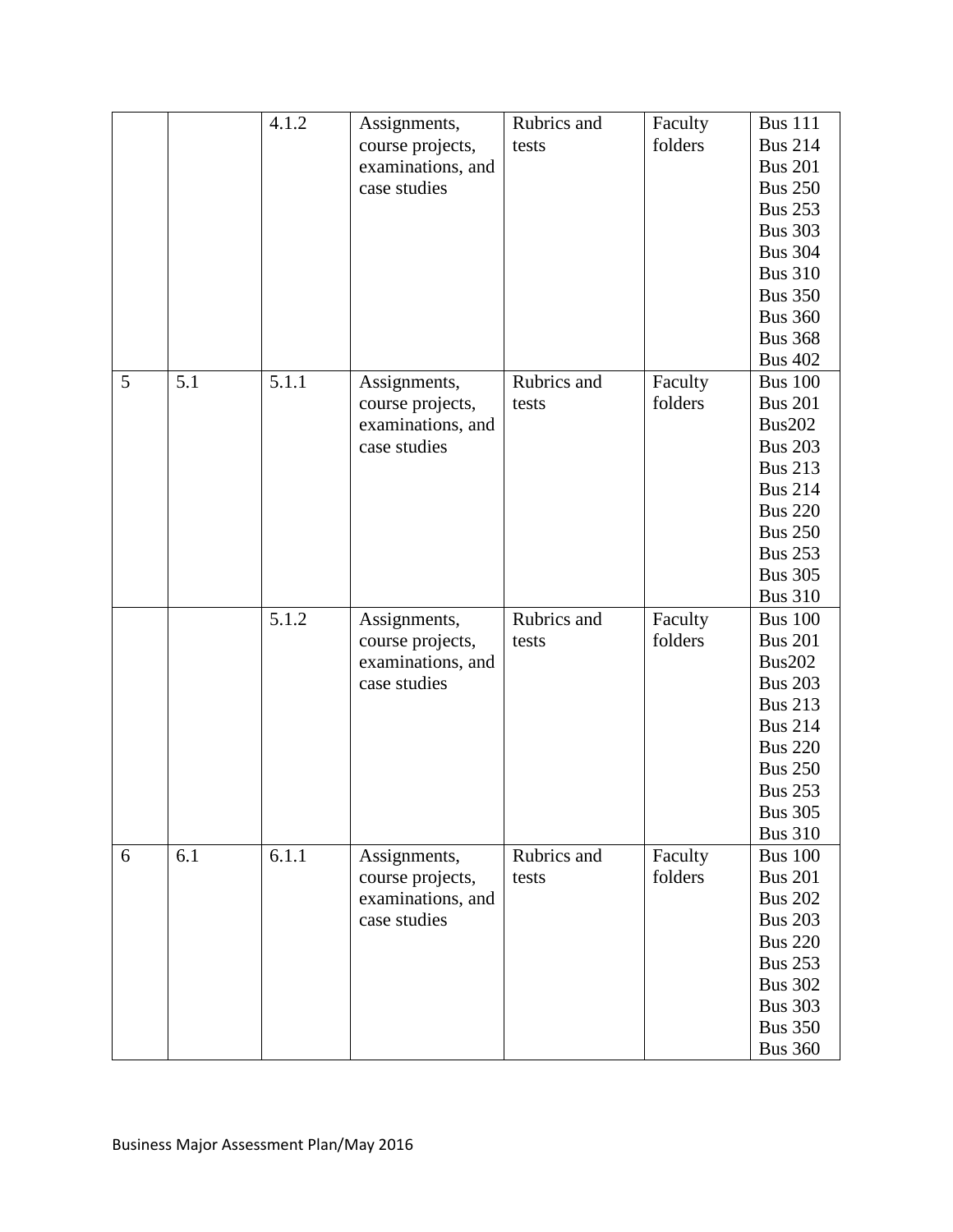|  | 6.1.2 | Assignments,     | Rubrics and | Faculty | <b>Bus 100</b> |
|--|-------|------------------|-------------|---------|----------------|
|  |       | course projects, | tests       | folders | <b>Bus 201</b> |
|  |       | and case studies |             |         | <b>Bus 202</b> |
|  |       |                  |             |         | <b>Bus 203</b> |
|  |       |                  |             |         | <b>Bus 220</b> |
|  |       |                  |             |         | <b>Bus 253</b> |
|  |       |                  |             |         | <b>Bus 302</b> |
|  |       |                  |             |         | <b>Bus 303</b> |
|  |       |                  |             |         | <b>Bus 350</b> |
|  |       |                  |             |         | <b>Bus 360</b> |

#### **VI. How Assessment Data Will Be Used**

Reporting the results of the outcome of the assessment initiative are important to understand the degree of quality input of the business major. However, the results are limited to students' responses from the senior exit survey, data from experiential learning center, and semester evaluations. Report of the entire process, which includes review and modifications made to learning objectives, topics, assessment instruments throughout the process will be compiled containing recommendations for course and programs improvements. Business major will reiterate the entire process of the same course and/or program objectives to ensure effectiveness of changes.

#### **ANNUAL ASSESSMENT REPORT**

#### **1. Program Assessment Meeting**

Faculty of the Business Major will meet every spring semester to review collected data and its analysis thus far to make recommendations. 2016 the following meetings were held in developing the assessment report with discussions held in areas such as course evaluations, pedagogical designs, field test, senior exit surveys, and course rotations.

- February  $29<sup>th</sup> 2016$  Prof.McCabe and Prof.Dhameeth
- March  $11<sup>th</sup>$  2016 Prof. Dhameeth and Prof. Wansor
- March 28<sup>th</sup> 2016 Dr. Miles, Prof. Gagnon, and Prof. Dhameeth
- Some details were discussed with Prof. Ryann and Prof. Price via email.
- April  $21^{st}$  2016 Dr. Miles and Prof. Dhameeth finalizing the senior exit survey outcomes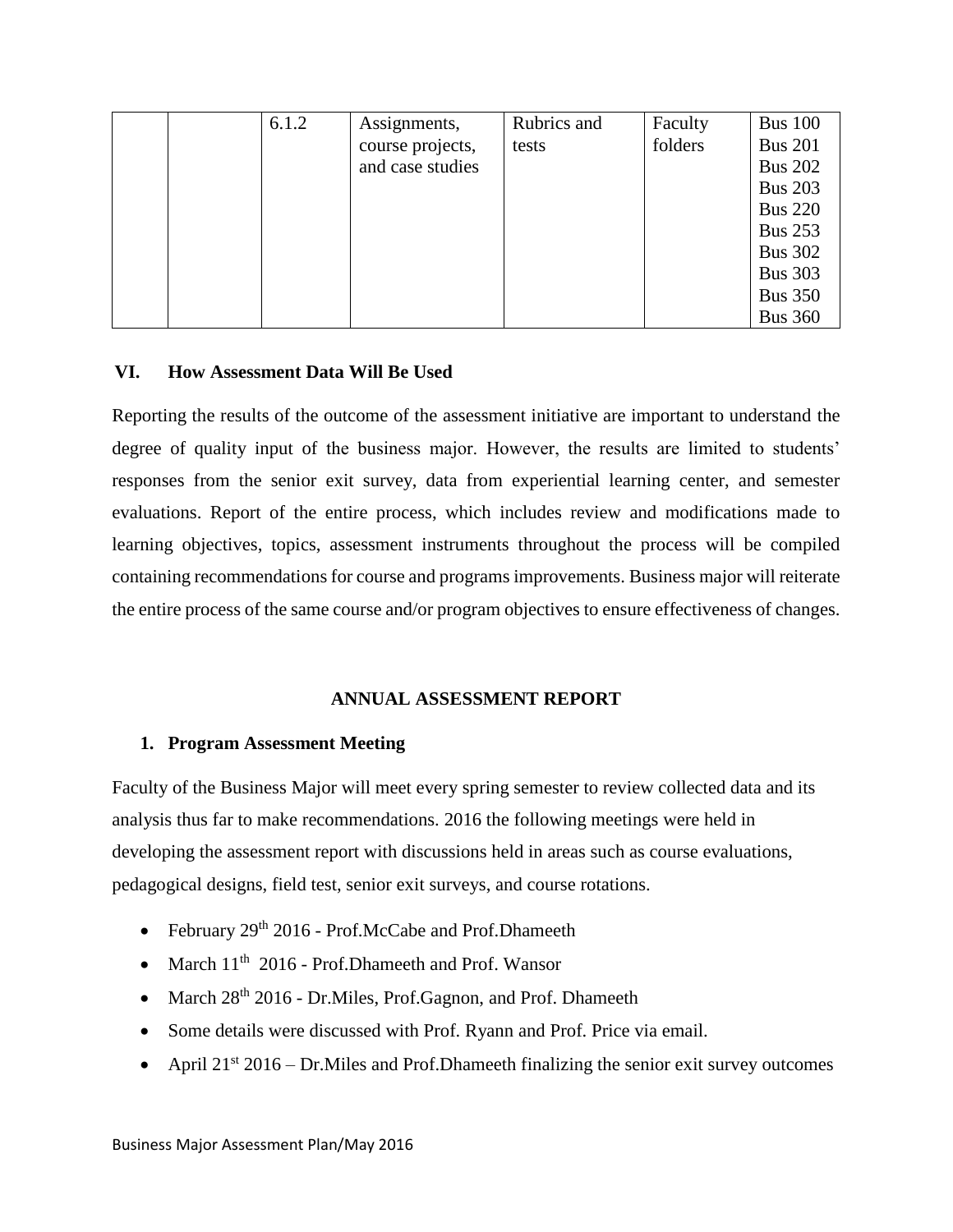### **2. Closing the Loop**

2016 assessment plan being the first ever plan designed for the business major, it intends to use the outcome of the 2016 plan to provide a discussion on the closing loop in the following year's assessment report.

## **3. Examination of data collected for this year's targeted learning outcomes**

#### *Senior Student Exit Survey*

Based on the senior student exit survey conducted, the following areas were identified to use as the foundation for the following year's assessment plan. These key areas as follows;

- a) Internal and external internship opportunities to business major students
- b) Emphasize on business ethics and sustainable investments
- c) Provide feedback on academic performance
- d) Increase the level of technology used in classes
- e) Emphasize on global perspectives

#### *Student Evaluation of Course Instructions*

Evidence based on question number 31 of the course evaluation form, suggest that on an average over 75% of student who took business courses would recommend to another student. Evidence based on advising satisfaction fall 2016 report suggest that students are satisfied with program advising. The average satisfaction level of students indicated was five on a scale from 1 being highly disagree to 5 being highly agree.

# *Post Measurements*

According to the report provided in February of 2016 by the Director for the Experience Learning Center, there have been 14 individualized business major students' recordings reported in total. Out of which, 8 have been able to secure employments after their graduation, 5 have been able to obtain admission to graduate schools, and 1 has been able to start an own small business. There have been no records reported of any business students who had taken GRE or other exams.